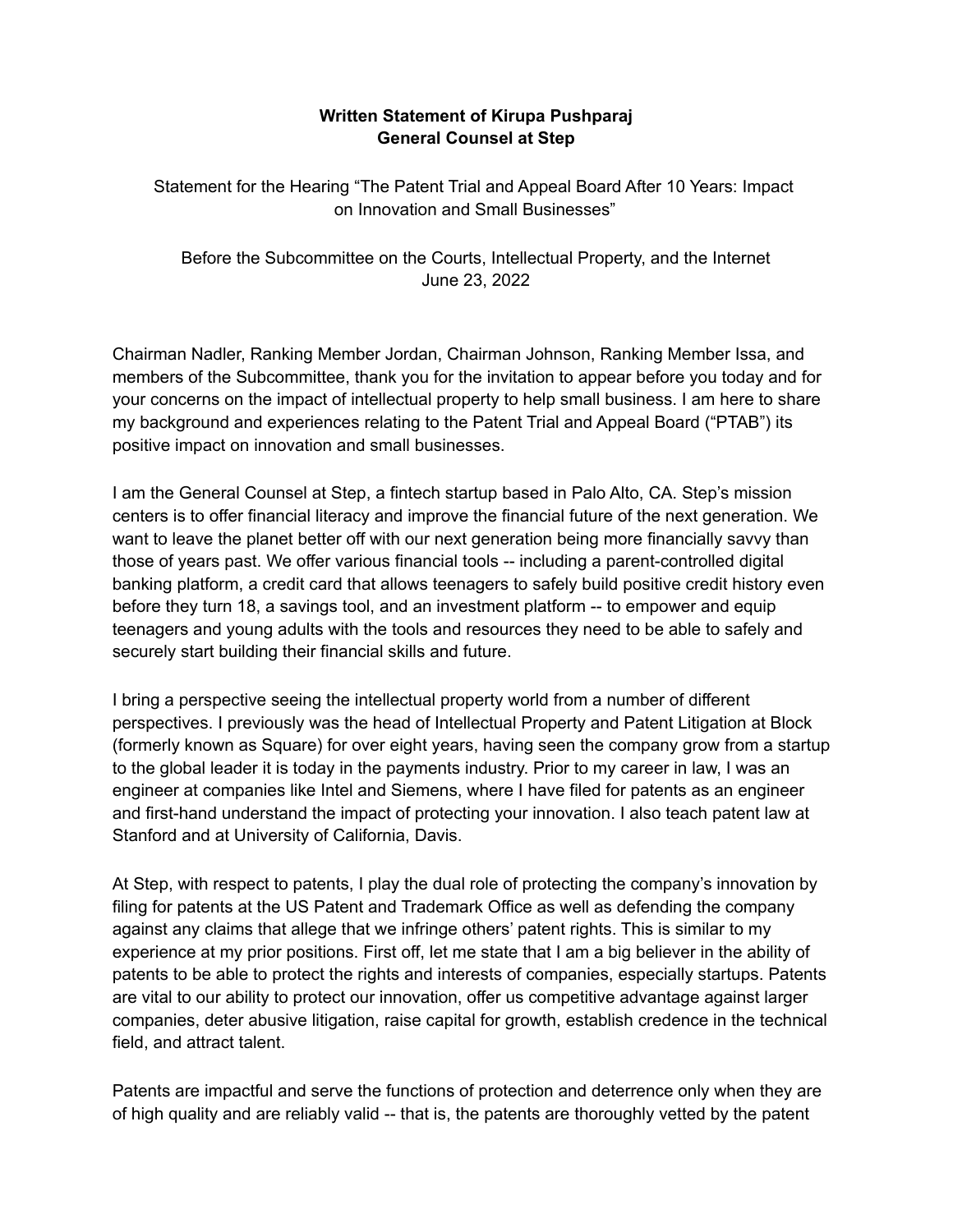office and are legally sound and appropriately cover the claimed inventions. All too often, when startups are faced with patent assertion or litigation emerges, the patents are not valid and we do not infringe them. Which leaves two options for defending ourselves: either establish that the patent is invalid (i.e., it never should have been granted in the first place, for example based on "prior art") or establish that the patent does not read on the allegedly infringing product (or do both). In a typical situation, a defending company has to go through both avenues of defense (invalidity and non-infringement) in parallel in a court of law. The owner of the patent also has similar burdens -- to simultaneously prove infringement and defend against invalidity allegations. Given the complexities in patent litigation, this takes enormous resources and comes at the cost of several million dollars in just legal fees to pursue both issues in parallel.

Because of the PTAB, the vast majority of district courts will stay the litigation at the appropriate time so that resources are not being expended unnecessarily - the patent's validity is a prerequisite to moving forward in the case. If it isn't valid, then the Court nor the parties have to expend resources on infringement, damages and extensive discovery. Often, given that the validity of the patent is a seminal decision, meaning that the patent owner has to prevail on validity before being able to prevail on infringement, we see tremendous amounts of resources (including economic and judicial resources) being wasted in a district court prior to a decision on whether the underlying patent is valid.

The PTAB is the best forum to address and resolve patent validity issues, especially for startups. Patent litigation is extremely expensive and a single lawsuit could potentially be a death knell to a startup based just on the cost it takes to defend in court. Additionally, pending patent litigation matters affect a startup's ability to obtain funding, grow, bring in new talent, and protracted litigation also operates as a drain on the startup's resources given the amount of participation required from every part of the company (engineers, finance team, product developers, management team, etc.). Given that the validity of a patent is an essential and threshold matter to resolve in patent litigation trials, it is efficient, less expensive, and judicious to get this done at the PTAB. The PTAB is an expert body with a council of highly-qualified patent professionals (who are also typically experts in the technical fields of the patents being assessed) who are better equipped than courts to quickly and efficiently decide validity questions, which is the very reason Congress provided for PTAB trials in the AIA. They are tasked with making a final decision of patent validity within a year of taking on a case, which is a much faster pace to potentially have final resolution compared to most district courts where it takes many years before decisions are made. There is also consistent application of law and assessment of invalidity (as opposed to the courts where it varies vastly based on the location, judge, and jury in each case), making it a better and more reliable forum to address invalidity matters.

The PTAB is objectively balanced. It comes down to this -- in most situations, the patent owner and the defending party have to both have the patent's validity determined before there is final resolution on whether the patent is infringed. Both parties benefit from the efficient, less-expensive, quick, and expert resolution on the matter at the PTAB. A resolution on validity